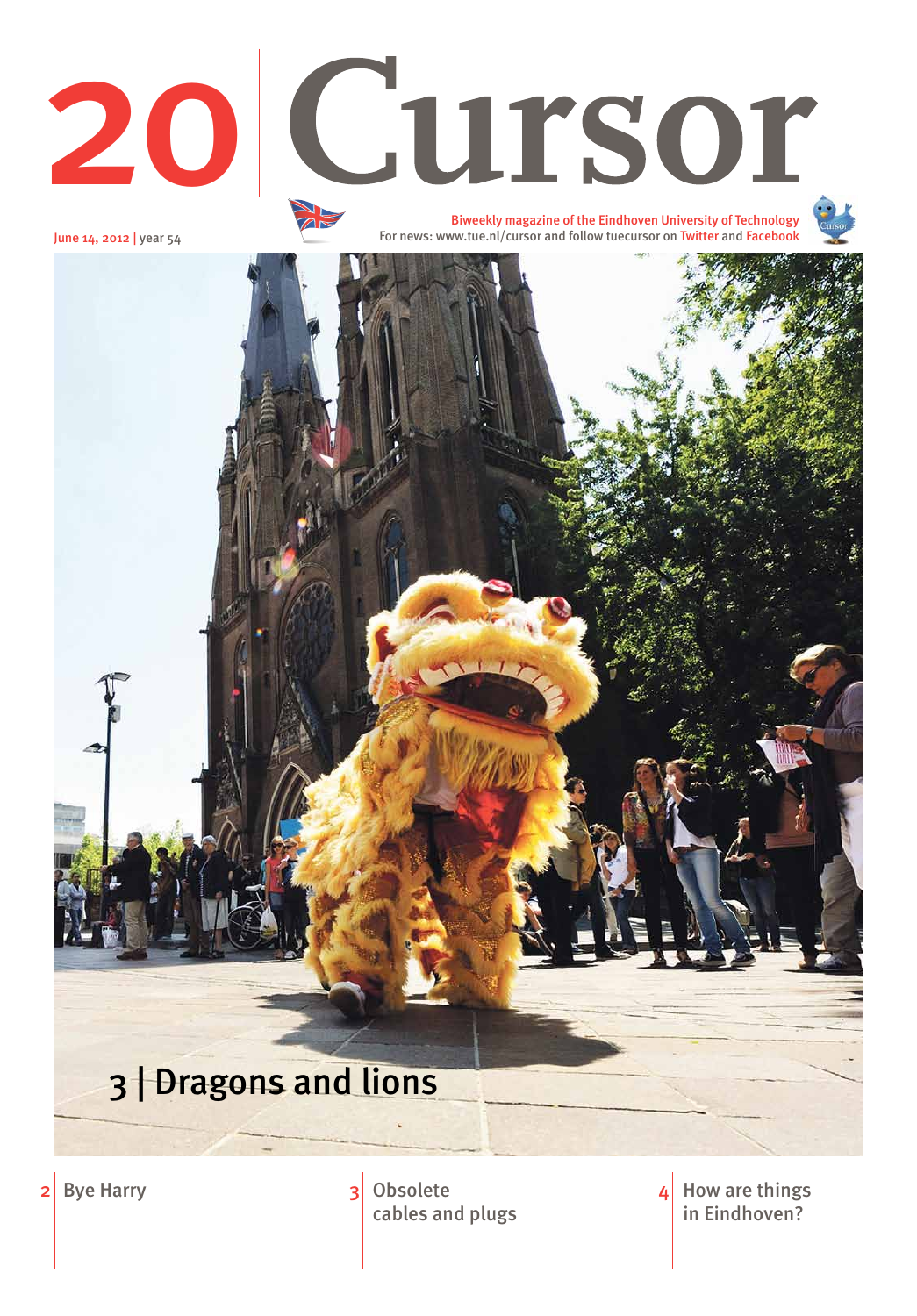### **Harry, un ami**

In 2000, the French film 'Harry, un ami qui vous veut du bien' (Harry, he's here to help) was released, a somewhat sinister production directed by Dominik Moll in which one Harry wants to take on someone else's identity. In that respect he's nothing like our Harry, who - as far I have been able to tell - has always been himself. Still, I've always regarded the film's title one that fits our secretary, who'll be saying goodbye to TU/e tomorrow. Harry, a friend who's here to help. All staff and students we've interviewed about Harry over the past weeks for his farewell file seem to feel the same way. Everyone seems to regard him as a friend. He's commended for his openness, his energy and effort, his genuine involvement, and his humor and his sense of perspective, of course.

**Translation** Annemarie van Limpt (pages 2 and 3) Beniamin Ruijsenaars (pages 4 and 5)

> **Cursor online** www.tue.nl/curso

He held the position of university secretary for nearly a quarter century. and in that era he's done a lot to make sure our university functioned at its best. He's played the part of lightning rod, catalyst, peacemaker, the one who does the dirty work, and stand-up comedian, all in TU/e's best interest. Cursor's editorial staff has tried to capture his many talents in a special file on the former secretary, which also focuses on the man behind the board member, of course. Today is the day we'll release his file into the wild. It can be found all over campus, displayed in special trays. It's been an absolute pleasure to put together, and for all who hold Harry dear, reading the special edition will hopefully be the same.



# TU/C Eindhoven<br>University of Technology

## Rewwwind www.tue.nl/cursor

### 2 | For Starters June 14, 2012

### Colophon

#### **Editor in chief Han Konings**

**Executive editor**  Brigit Span

**Editorial staff** Judith van Gaal Tom Jeltes | Science Frits van Otterdijk Hanneke Ramakers (trainee) Norbine Schalij Nicole Testerink Monique van de Ven

> **Staff**  Herman Beijerinck Gerard Verhoogt Enith Vlooswijk

**Photography**  Rien Meulman Bart van Overbeeke

**Cover** Bart van Overbeeke

> **Layout** Natasha Franc

#### **Editorial board** prof.dr. Cees Midden (voorzitter) prof.dr. Hans Niemantsverdriet Angela Stevens- van Gennip Thomas Reijnaerts (studentlid) Arold Roestenburg Anneliese Vermeulen-Adolfs (secretaris)

**Address editorial office** TU/e, Laplace 0.40 5600 MB Eindhoven tel. 040 - 2474020, e-mail: cursor@tue.nl

**Print** Janssen/Pers, Gennep

**Advertisement** Bureau Van Vliet BV tel. 023 - 5714745



**© 2012. All rights reserved. No part of this publication may be reproduced without prior consent of the editor-in-chief. The editorial staff reserves the right to alter submitted articles.**

14 June, 2012 - University secretary Harry Roumen has been around at TU/e ever since 1964. In light of his farewell tomorrow, Friday, June 15, Cursor will put 'Mr. TU/e' in the

limelight with a 'file' on his career and person. The 48-page special will be distributed on campus in special displays today.

12 June, 2012 - Dr. Patricia Dankers will be receiving a 1.4-million-euro ERC Starting Grant. The researcher from Biomedical Engineering and the Institute for Complex Molecular

Systems (ICMS) wants to use the grant for the development of new biomaterials that are indistinguishable from natural materials, intended for growing tissue for medical use.

12 June, 2012 - TU/e has pocketed two of seven 'NWO Large' grants. With a total of 3.5-million euro in grant applications by prof.dr. Bert Koopmans and prof.dr. Paul Koenraad (both from Applied Physics' nano cluster), TU/e

will soon be boasting a facility for the atomic-scale production, analysis and manipulation of devices and structures, and a 3D microscope for nanostructures, respectively.

6 June, 2012 - Soon, the first crop of twenty-five Brazilian talents will be starting on a program at TU/e, thanks to a scholarship program initiated by the Brazilian government. In the years

to come, more of these 'samba students' will follow, in an effort by Brazil to acquire more high-quality and innovative knowledge in the field of Science & Technology.

### **Special edition Cursor for 'our dear Harry'**

### **European grant for artificial matrix tissue cultures**

#### **Nano branch TU/e cashing in at NWO**

#### **'Samba students' will arrive at TU/e shortly**

**Our Rewwwind feature provides you with snippets of last week's news. What happened online after the previous Cursor magazine was published?**

> People have become used to their native language so they don't see how it influences their personality until they come to a foreign country where they have to adapt themselves. As a consequence, their habits change dramatically. For example, my ignorance of the Dutch language developed my imagination. Very often I see a text in the streets of which I recognize only a few words. Being curious, I try to guess and reconstruct the meaning of the entire text by

applying my experience, intuition and knowledge of other languages. I never used my imagination so intensively before and it has boosted my creativity in other areas such as writing academic

reports. Furthermore, living here has increased my attentiveness to details. When I hear people speaking Dutch I don't understand the meaning of most of the words. Instead, I pay attention to changes in intonation, pauses, mimicry and gestures. Recognizing those will help developing my empathy and it can teach me to read between the lines.

Finally, I re-evaluated the invaluable value of communicating with the people closest to you. When I was at home I didn't realize its importance and considered it as something obvious and simple. Then, after having touched down in the Netherlands I faced loneliness and a strong lack of informal communication. I never thought that I would miss talking in my native language so much. Only when I lost it I realized that I underestimated the moral support of my friends and family. I would never have felt that way had I not faced such a tough experience, but it's been worth it. I am a different person now, and my personality is ready to learn new lessons by learning new languages.

**Sultan Imangaliyev (Kazakhstan) | student of Systems & Control, Department of Mechanical Engineering**

## Clmn **Language and personality**

This weekend, June 15-17, student volleyball association Hajraa will be hosting their 34th outdoor tournament. 390 teams have registered, some 300 of which are expected to pitch their tents on campus.

The black-and-white picture was taken from the roof of Potentiaal during the 1986 Hajraa tournament. The Paviljoen can be seen at the top. Street Het Eeuwsel runs from the left-hand corner to center right. The IPO building is almost done, but is still in scaffolding. Today, De Lismortel goes on in western direction. Arno Senders, real-estate advisor at DH, remembers that road being brand new when he first started at TU/e back in 1988. "After the construction of Traverse, the construction period was completed at once, including a road and a parking lot." That's when the TeMa field became too small for the Hajraa Outdoor Tournament in its current form. Once again, the campsite will be located on the fields near the firehouse and Fontys buildings S1 and S2. (NS)



#### **TeMa field 1986 versus 2012**





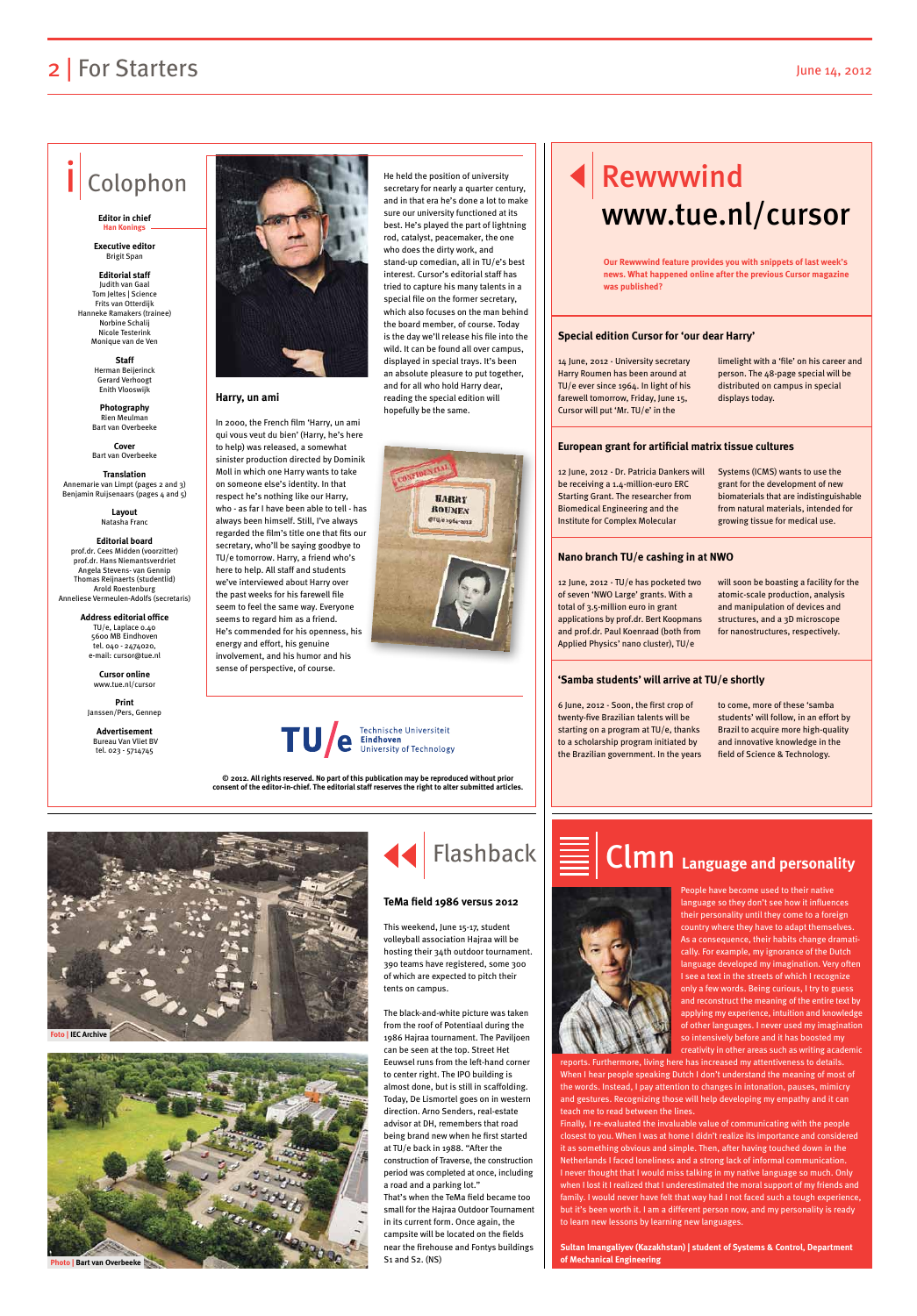# $\mathsf{X}$  Vox Academici

### Dragon Parade at opening of Asia Week

**1 dragon** and **2lions** with drum and gong participated

More than **300** people in the audience witnessed the parade, which took place **1 hour** before the official



### Will cables and plugs become obsolete in the future?

**We see ever less cables and plugs connected to our devices. Laptop, tablet, phone: nearly all communications are airborne. The downside of the increase in data transmission is that wireless networks become congested more and more, resulting in networks going down the moment many people try to make phone calls at once, or the Internet slowing down when you and your roommates want to go online at the same time. Can effective communications even do without cables and plugs? And what about charging all those devices, could that become wireless, too?**

"Friend and foe agree we cannot do without wireless communication anymore, and that it will only expand", says Ton Koonen, professor of Electro-Optical Communication at the Department of Electrical Engineering. "Think of monitoring someone's health by remote control: blood pressure glucose level, movement – all of that can be monitored with the help of sensors. It's a positive development, because it means older people can remain independent for a

longer period of time. But it's also true that wireless networks do tend to congest that way."

"Our group focuses on fiber studies. The use of fiberglass was becoming a current topic of debate, because more and more communication is being transmitted through the air these days. However, it seems to be the one solution for congested wifi networks. Users communicate with an antenna, which receives and broadcasts their messages. Said antenna has a limited capacity, so the more users communicating via the same antenna, the smaller their 'piece of the pie': a large pie is best shared with six people rather than twenty, which is why it's better not to use a single network, but a number of smaller ones to increase the capacity. In other words: more pie."

"Still, all those extra antenna stations have to be connected by means of a dense wire network, and they have to be much simpler for them to remain affordable. And that's exactly where our fiber research comes in. We can concentrate complex radio functions in

one place, and then direct those ready-to-use radio signals to simple antennae through a capillary network of fiber, thanks to the amazing capacity of fiberglass. At the antennae, the light pulses merely need to be converted to electric radio signals by means of photo diodes, so the antennae can eventually be controlled."

"Apart from the increased capacity, these smaller fiber-controlled cells have many more advantages. There's less radio emission, which saves energy and is safer health-wise. Although it's never been proven radio emission is harmful at the current frequencies, reducing it can't hurt. This setup will also improve the network's reliability. Try and make a phone call after the Netherlands won a soccer game – it's bound to fail. But by using more antennae, there'll be less interference. And the capillary network allows for transmitting information to a specific cell rather than all cells at once, which is why this capacity-on-demand is much more efficient. We already have some patents on these fiber-controlled cells. Although we're still in the research

phase, I think it will be implemented fairly soon, actually. Wireless is still on the rise, expansion is still necessary, so something revolutionary has to happen at some point."

"I'm not so sure about cables and plugs disappearing any time soon. Wireless energy transfer is being researched actively, but the problem lies in the

transfer's efficiency. There are charging plates that allow you to charge your device by means of resonant induction – coils generating magnetic fields. Still, if your phone is more than a few centimeters from the plate, it stops working. The same goes for using infrared laser beams for charging, which I don't believe is without risk, by the way. The laser beam remains connected to the device that needs charging, even if it's moving, but it's said to shut down as soon as it's

interfered with by something that could be damaged. Still, how does the laser tell the difference between my eye and my hand? And what about my cat's eye? Wireless charging technology is still in its infancy, but things will definitely be changing in the near future. We're entering into an era brimming with advanced wireless technology. The time wireless meant transmitting Morse code with lamps on the open sea is long gone…" (NT)

Prof.ir. Ton Koonen, professor of Telecommunications - Broadband networks, Department of EE



**Archive photo | Bart van Overbeeke**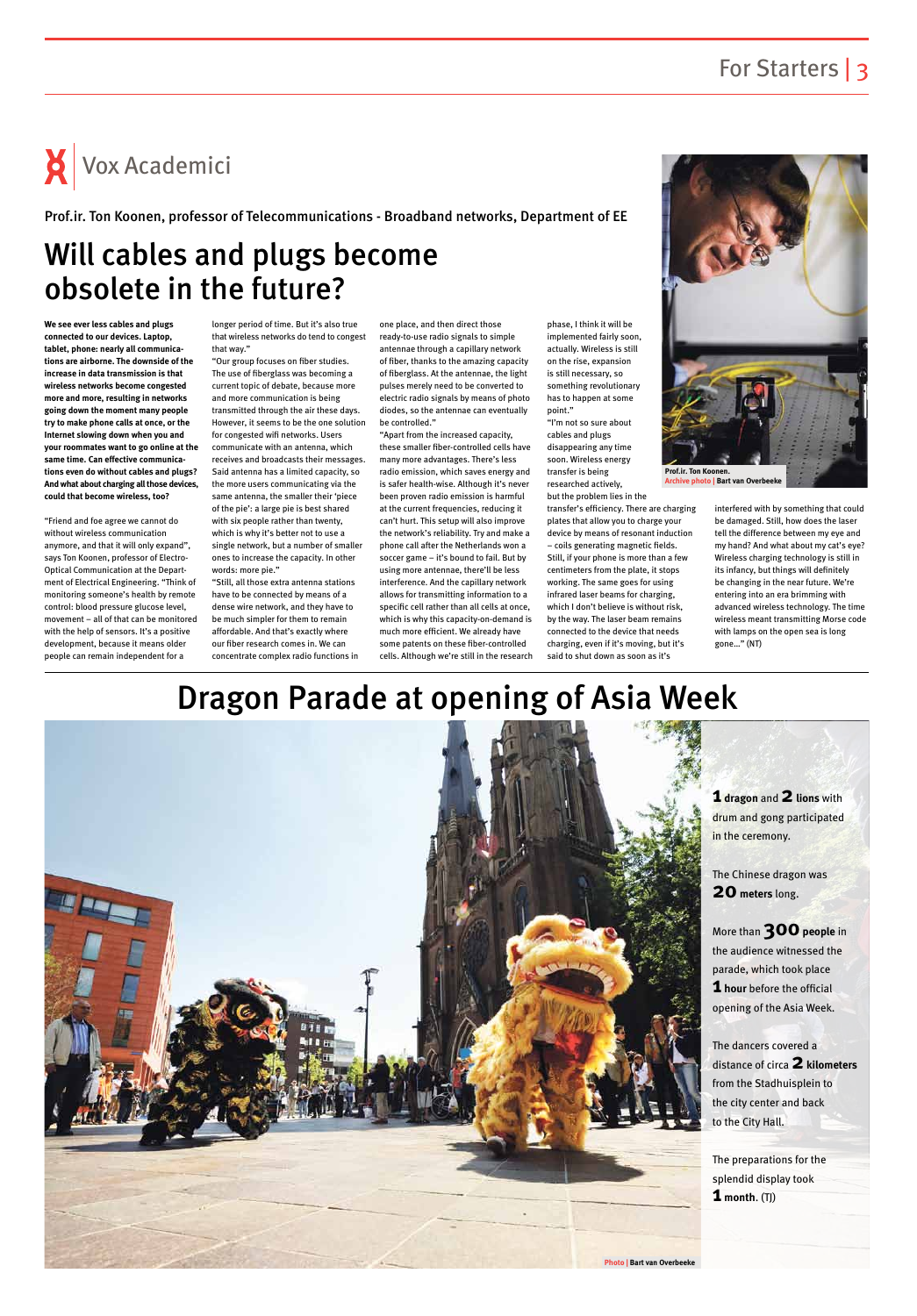### 4 | Zoom in June 14, 2012

# And how are things

My name is Yan Li. I came to TU/e in 2008 for a Master's program in Electrical Engineering. I came here because there is a cooperation

program running between TU/e and

my home university in China. I did my Master's thesis in the Electrical Energy Systems group and continued my PhD in the same group afterwards.

I have really good memories of my  $\bullet$ Master's program. The assignments  $\bullet$ from the technical courses are always project-based. And normally it is done  $\bullet$ together with other students as a team.  $\bullet$ I like this kind of work, since it gives  $\bullet$ me a feeling that I am using my  $\bullet$ knowledge to solve practical problems  $\bullet$ and I can learn how to cooperate with others. Besides the technical courses, there are also other lectures which help students to develop personal

interests and skills, such as Entrepreneurship, Project Management.

Apart from study, I also enjoyed the leisure time here a lot. The Students

Sports Center provides all kinds of activities and I got to know many friends there. The multifunctional design of each hall in the Sports Center impresses me much, because in China we use one place specifically for one sport. For example, badminton has its own court while ping-pong also has its own place. But here they can share the same hall at different times. I found this an efficient use of space. I also like the bicycle lanes here in Holland. Especially in good weather, biking around the city is really nice since there are lots of green trees, flowers, lakes and rivers. The bicycle lane gives me a chance to enjoy nature



and it makes my daily cycling trip from home to university a nice journey. In my leisure time, I also like to travel

around. Studying at TU/e makes for a perfect opportunity for me to travel around Europe. I have been to several

other countries up to now. It is interesting to get to see different sides of the world. Traveling really enriches my life and makes me energetic after long periods of work.

 $\bullet$ 

 $\bullet$ 

 $\bullet$ 

Except for all the good experiences, maybe there is one drawback I noticed during my Master's study. There are many students' organizations and unions at TU/e, but they were all started by Dutch students and most of the members in their network are Dutch students. Many activities are held in Dutch. Maybe our university can encourage these students' communities to pay more attention to international students. Also from the international students' side, in order to integrate more easily as local students, it is better to learn Dutch!

**Lees alle buitenlandervaringen ook online op www.tue.nl/cursor**

#### **.............**

The first few weeks are the toughest. Whilst there may be a helpful secretary of your new Department waiting for your arrival at the airport or the train station, after that you are on your own. Nobody who told you that the Indonesian shop closes at six; where can you get your shopping now? "I really began to wonder why I'd come to Eindhoven", says Karthik Gnanasekaran (25). Two months ago he started his doctoral research at the Materials and Interface Chemistry section of the Department of Chemical Engineering and Chemistry. "The cultural shock wasn't that bad, but the feeling of 'being alone' was quite overwhelming. I arrived in Eindhoven on a Saturday, on Sunday all the shops were closed and I found myself sauntering through a deserted city. Not very comforting."

Now, a couple of months later, Karthik already feels more at ease. "In India we like to chat to people; so that's what I did here as well. The Dutch often keep

themselves to themselves, so that it usually takes a little longer before you really make contact. Still, international students in particular are easy to get along with."

That it often comes down to opening your mouth, is an approach also endorsed by Jun Jia (26, China, a Master student of Sustainable Energy Technology, Mechanical Engineering Department) and Ketan Pol (26, India, doctoral candidate at Mixed-Signal Microelectronics, Electrical Engineering Department). Jun has been in the Netherlands for some ten months now and is positive about his 'integration path': "In my opinion, people here are very open and willing to share experiences with outsiders. I've had few problems adjusting to Dutch customs. My tip is to try and make friends fast; not just within your Department, but outside it as well." Although Ketan has been in the

Netherlands for three years, he has more difficulty integrating. "I have the impression that I've not adapted altogether yet. That may be due to myself more than to the Dutch, though. In order to get to know new people, the best thing is to go downtown, to a café for a few beers and a chat. I dislike crowded and noisy places, however, which makes it rather difficult. Fortunately TU/e has an active sports center, quite effective for slightly more bashful international students."

The Student Sports Center as well as the Common Room, the meeting place for international students in the Bunker, is a place where plenty of new contacts are made and experiences are exchanged. "We offer international students an opportunity for sharing knowledge in a more informal way. Via workshops, and also by means of organizing lots of

parties", says Indre Kalinauskaite (26), who as student assistant at STU is involved with the provision of information to foreign students and who also does the dirty work for the Common Room. "There is a large Dutch student community, and it is often difficult for foreigners to join in. The Common Room is our starting point to try and create a stable international community, for if the group is bigger, mixing becomes much easier. Still, we see that our activities are attracting more and more interested Dutch students, so that's a good sign."

**Interviews | Nicole Testerink**

**More and more TU/e students go abroad for their studies. Conversely, there are also many foreign students coming to TU/e. To follow courses, internships or a doctorate path. What is it like to find your way in a new country? International students tell their stories.**

### "The feeling of 'being alone' was quite overwhelming"

### "It's pleasant to meet people who are in the same boat"





And how are things in Eindhoven?